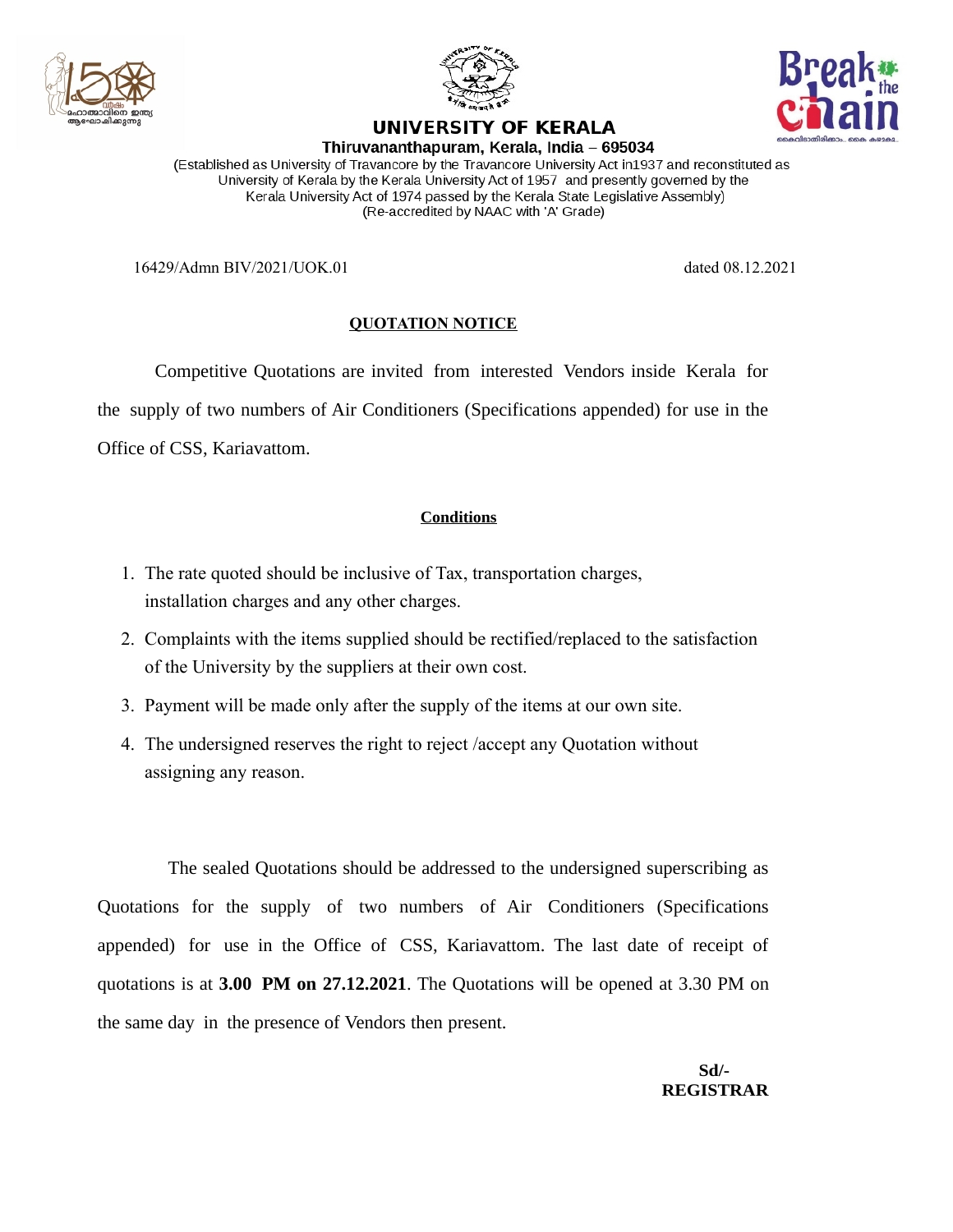| Cooling capacity(Ton)<br>$(1 \text{ ton} = 3000 \text{ kcal/hr or } 12000 \text{ BTU})$<br>1TR<br>As per IS 1391 (latest) Part 2 for<br><b>Indian Standard</b><br><b>Room Air Conditioners</b><br>Inverter AC (Variable Speed)<br><b>Technology of AC</b><br>Nominal cooling capacity(Ton) $(1 \text{ ton} = 3000$<br>kcal/hr)<br>1 Ton<br>5<br><b>BEE Star rating</b><br>More than 5<br><b>ISEER value (Wh/Wh)</b><br>Yes<br><b>Eco-friendly Refrigerant</b><br>R32<br><b>Refrigerant Type</b><br><b>Refrigerant Global warming potential (GWP)</b><br>675 (for R32)<br><b>Refrigerant Ozone Depletion Potential is Zero</b><br>Yes<br><b>Compressor Type</b><br>Dual Rotary Type<br>Cool Only<br><b>Heating</b><br><b>Coil Material (Evaporator)</b><br>Copper<br><b>Coil Material (Condenser)</b><br>Copper<br><b>General Parameters</b><br>230 V AC (+/- 10 %), 50 Hz, AC<br><b>Input Power Supply</b><br>Connecting pipe length (meter)<br>3.5 mtr<br><b>Drain Pipe</b><br>10 Meters<br><b>Material of Air Filter</b><br>Synthetic Fiber<br><b>Reusable Air filter</b><br>Yes<br><b>Environmental Features</b><br>As per IS 1391 Revised<br><b>Noise level</b><br>Carrier/Hitachi/Mitsubhishi/Daikin/<br><b>Brands</b><br>General<br><b>General Features</b><br>Turbo Mode, Dehumidification<br>Mode, Power Saving Mode, Auto<br><b>AC Modes</b><br>Clean Mode, Self Diagnosis<br>Mode, Quiet Mode, Timer<br>Anti Bacteria Filter, Sleep, Auto<br>Off, Auto Restart, Wi-Fi<br>Connectivity, Mobile App<br><b>Additional Features</b><br>Support, Indoor Temperature<br>Indicator, Active Carbon Filter, Dust<br>Filter, Auto Air Swing, Refrigerant<br>Leakage Detector, Virus Deactivation<br>Technology<br>Installation Kit, 2 No. Remote cell, Manual,<br>Items inclusive in the scope of supply<br>Remote<br><b>AC Machine Warranty on site</b><br>2 years |  |  |  |
|---------------------------------------------------------------------------------------------------------------------------------------------------------------------------------------------------------------------------------------------------------------------------------------------------------------------------------------------------------------------------------------------------------------------------------------------------------------------------------------------------------------------------------------------------------------------------------------------------------------------------------------------------------------------------------------------------------------------------------------------------------------------------------------------------------------------------------------------------------------------------------------------------------------------------------------------------------------------------------------------------------------------------------------------------------------------------------------------------------------------------------------------------------------------------------------------------------------------------------------------------------------------------------------------------------------------------------------------------------------------------------------------------------------------------------------------------------------------------------------------------------------------------------------------------------------------------------------------------------------------------------------------------------------------------------------------------------------------------------------------------------------------------------------------------------------------------------------------------------------------|--|--|--|
|                                                                                                                                                                                                                                                                                                                                                                                                                                                                                                                                                                                                                                                                                                                                                                                                                                                                                                                                                                                                                                                                                                                                                                                                                                                                                                                                                                                                                                                                                                                                                                                                                                                                                                                                                                                                                                                                     |  |  |  |
|                                                                                                                                                                                                                                                                                                                                                                                                                                                                                                                                                                                                                                                                                                                                                                                                                                                                                                                                                                                                                                                                                                                                                                                                                                                                                                                                                                                                                                                                                                                                                                                                                                                                                                                                                                                                                                                                     |  |  |  |
|                                                                                                                                                                                                                                                                                                                                                                                                                                                                                                                                                                                                                                                                                                                                                                                                                                                                                                                                                                                                                                                                                                                                                                                                                                                                                                                                                                                                                                                                                                                                                                                                                                                                                                                                                                                                                                                                     |  |  |  |
|                                                                                                                                                                                                                                                                                                                                                                                                                                                                                                                                                                                                                                                                                                                                                                                                                                                                                                                                                                                                                                                                                                                                                                                                                                                                                                                                                                                                                                                                                                                                                                                                                                                                                                                                                                                                                                                                     |  |  |  |
|                                                                                                                                                                                                                                                                                                                                                                                                                                                                                                                                                                                                                                                                                                                                                                                                                                                                                                                                                                                                                                                                                                                                                                                                                                                                                                                                                                                                                                                                                                                                                                                                                                                                                                                                                                                                                                                                     |  |  |  |
|                                                                                                                                                                                                                                                                                                                                                                                                                                                                                                                                                                                                                                                                                                                                                                                                                                                                                                                                                                                                                                                                                                                                                                                                                                                                                                                                                                                                                                                                                                                                                                                                                                                                                                                                                                                                                                                                     |  |  |  |
|                                                                                                                                                                                                                                                                                                                                                                                                                                                                                                                                                                                                                                                                                                                                                                                                                                                                                                                                                                                                                                                                                                                                                                                                                                                                                                                                                                                                                                                                                                                                                                                                                                                                                                                                                                                                                                                                     |  |  |  |
|                                                                                                                                                                                                                                                                                                                                                                                                                                                                                                                                                                                                                                                                                                                                                                                                                                                                                                                                                                                                                                                                                                                                                                                                                                                                                                                                                                                                                                                                                                                                                                                                                                                                                                                                                                                                                                                                     |  |  |  |
|                                                                                                                                                                                                                                                                                                                                                                                                                                                                                                                                                                                                                                                                                                                                                                                                                                                                                                                                                                                                                                                                                                                                                                                                                                                                                                                                                                                                                                                                                                                                                                                                                                                                                                                                                                                                                                                                     |  |  |  |
|                                                                                                                                                                                                                                                                                                                                                                                                                                                                                                                                                                                                                                                                                                                                                                                                                                                                                                                                                                                                                                                                                                                                                                                                                                                                                                                                                                                                                                                                                                                                                                                                                                                                                                                                                                                                                                                                     |  |  |  |
|                                                                                                                                                                                                                                                                                                                                                                                                                                                                                                                                                                                                                                                                                                                                                                                                                                                                                                                                                                                                                                                                                                                                                                                                                                                                                                                                                                                                                                                                                                                                                                                                                                                                                                                                                                                                                                                                     |  |  |  |
|                                                                                                                                                                                                                                                                                                                                                                                                                                                                                                                                                                                                                                                                                                                                                                                                                                                                                                                                                                                                                                                                                                                                                                                                                                                                                                                                                                                                                                                                                                                                                                                                                                                                                                                                                                                                                                                                     |  |  |  |
|                                                                                                                                                                                                                                                                                                                                                                                                                                                                                                                                                                                                                                                                                                                                                                                                                                                                                                                                                                                                                                                                                                                                                                                                                                                                                                                                                                                                                                                                                                                                                                                                                                                                                                                                                                                                                                                                     |  |  |  |
|                                                                                                                                                                                                                                                                                                                                                                                                                                                                                                                                                                                                                                                                                                                                                                                                                                                                                                                                                                                                                                                                                                                                                                                                                                                                                                                                                                                                                                                                                                                                                                                                                                                                                                                                                                                                                                                                     |  |  |  |
|                                                                                                                                                                                                                                                                                                                                                                                                                                                                                                                                                                                                                                                                                                                                                                                                                                                                                                                                                                                                                                                                                                                                                                                                                                                                                                                                                                                                                                                                                                                                                                                                                                                                                                                                                                                                                                                                     |  |  |  |
|                                                                                                                                                                                                                                                                                                                                                                                                                                                                                                                                                                                                                                                                                                                                                                                                                                                                                                                                                                                                                                                                                                                                                                                                                                                                                                                                                                                                                                                                                                                                                                                                                                                                                                                                                                                                                                                                     |  |  |  |
|                                                                                                                                                                                                                                                                                                                                                                                                                                                                                                                                                                                                                                                                                                                                                                                                                                                                                                                                                                                                                                                                                                                                                                                                                                                                                                                                                                                                                                                                                                                                                                                                                                                                                                                                                                                                                                                                     |  |  |  |
|                                                                                                                                                                                                                                                                                                                                                                                                                                                                                                                                                                                                                                                                                                                                                                                                                                                                                                                                                                                                                                                                                                                                                                                                                                                                                                                                                                                                                                                                                                                                                                                                                                                                                                                                                                                                                                                                     |  |  |  |
|                                                                                                                                                                                                                                                                                                                                                                                                                                                                                                                                                                                                                                                                                                                                                                                                                                                                                                                                                                                                                                                                                                                                                                                                                                                                                                                                                                                                                                                                                                                                                                                                                                                                                                                                                                                                                                                                     |  |  |  |
|                                                                                                                                                                                                                                                                                                                                                                                                                                                                                                                                                                                                                                                                                                                                                                                                                                                                                                                                                                                                                                                                                                                                                                                                                                                                                                                                                                                                                                                                                                                                                                                                                                                                                                                                                                                                                                                                     |  |  |  |
|                                                                                                                                                                                                                                                                                                                                                                                                                                                                                                                                                                                                                                                                                                                                                                                                                                                                                                                                                                                                                                                                                                                                                                                                                                                                                                                                                                                                                                                                                                                                                                                                                                                                                                                                                                                                                                                                     |  |  |  |
|                                                                                                                                                                                                                                                                                                                                                                                                                                                                                                                                                                                                                                                                                                                                                                                                                                                                                                                                                                                                                                                                                                                                                                                                                                                                                                                                                                                                                                                                                                                                                                                                                                                                                                                                                                                                                                                                     |  |  |  |
|                                                                                                                                                                                                                                                                                                                                                                                                                                                                                                                                                                                                                                                                                                                                                                                                                                                                                                                                                                                                                                                                                                                                                                                                                                                                                                                                                                                                                                                                                                                                                                                                                                                                                                                                                                                                                                                                     |  |  |  |
|                                                                                                                                                                                                                                                                                                                                                                                                                                                                                                                                                                                                                                                                                                                                                                                                                                                                                                                                                                                                                                                                                                                                                                                                                                                                                                                                                                                                                                                                                                                                                                                                                                                                                                                                                                                                                                                                     |  |  |  |
|                                                                                                                                                                                                                                                                                                                                                                                                                                                                                                                                                                                                                                                                                                                                                                                                                                                                                                                                                                                                                                                                                                                                                                                                                                                                                                                                                                                                                                                                                                                                                                                                                                                                                                                                                                                                                                                                     |  |  |  |
|                                                                                                                                                                                                                                                                                                                                                                                                                                                                                                                                                                                                                                                                                                                                                                                                                                                                                                                                                                                                                                                                                                                                                                                                                                                                                                                                                                                                                                                                                                                                                                                                                                                                                                                                                                                                                                                                     |  |  |  |
|                                                                                                                                                                                                                                                                                                                                                                                                                                                                                                                                                                                                                                                                                                                                                                                                                                                                                                                                                                                                                                                                                                                                                                                                                                                                                                                                                                                                                                                                                                                                                                                                                                                                                                                                                                                                                                                                     |  |  |  |
|                                                                                                                                                                                                                                                                                                                                                                                                                                                                                                                                                                                                                                                                                                                                                                                                                                                                                                                                                                                                                                                                                                                                                                                                                                                                                                                                                                                                                                                                                                                                                                                                                                                                                                                                                                                                                                                                     |  |  |  |
|                                                                                                                                                                                                                                                                                                                                                                                                                                                                                                                                                                                                                                                                                                                                                                                                                                                                                                                                                                                                                                                                                                                                                                                                                                                                                                                                                                                                                                                                                                                                                                                                                                                                                                                                                                                                                                                                     |  |  |  |

## **Air Conditioner (1 Ton) Technical Parameters**